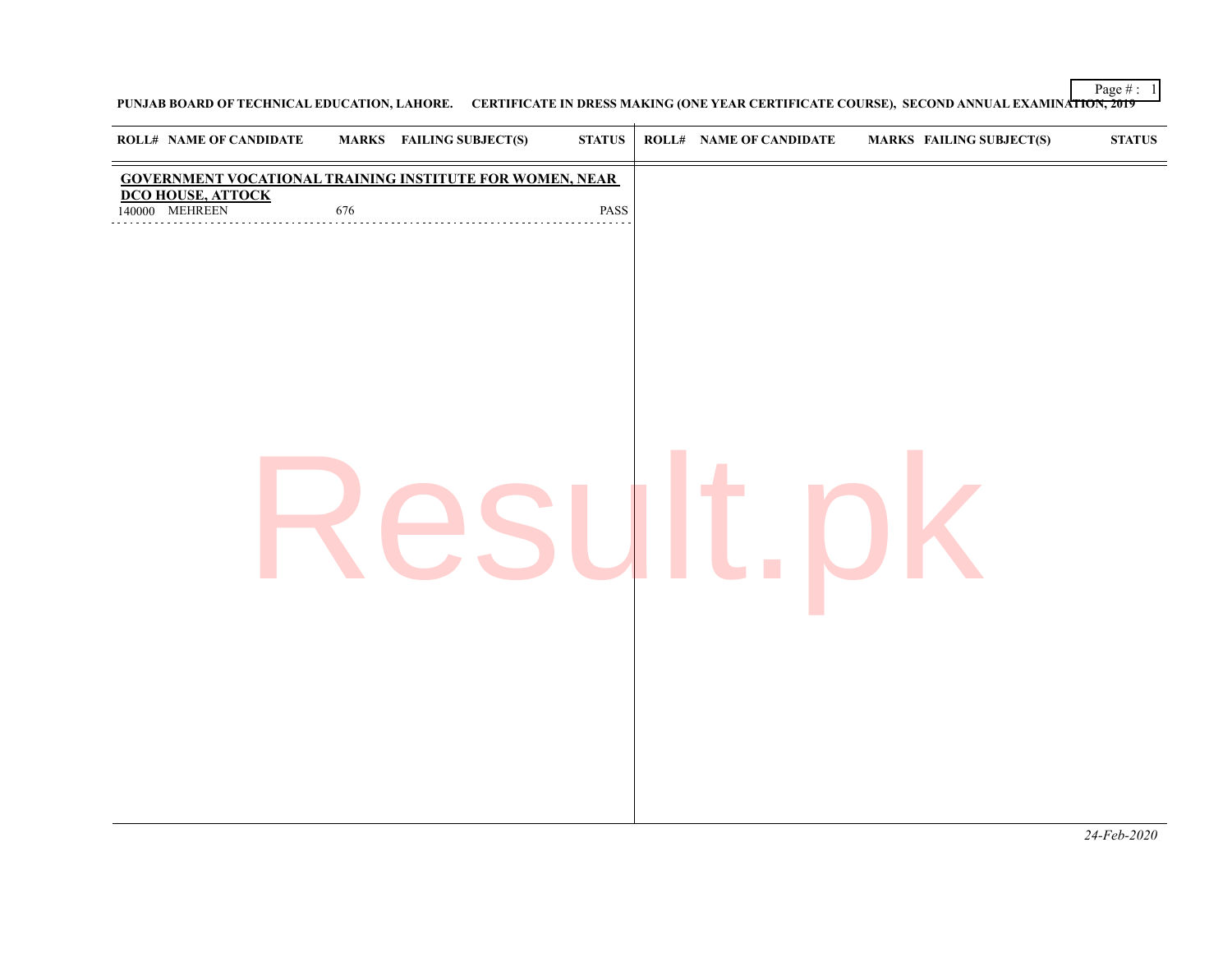Page  $\#$  : 2

**PUNJAB BOARD OF TECHNICAL EDUCATION, LAHORE. VOCATIONAL GIRLS (2017) (CERTIFICATE IN VOCATIONAL GIRLS), SECOND ANNUAL EXAMINATION, 2019**

|        | <b>ROLL# NAME OF CANDIDATE</b>                                   |     | MARKS FAILING SUBJECT(S)                                                    | <b>STATUS</b> | <b>ROLL# NAME OF CANDIDATE</b>                | <b>MARKS FAILING SUBJECT(S)</b>                            | <b>STATUS</b> |
|--------|------------------------------------------------------------------|-----|-----------------------------------------------------------------------------|---------------|-----------------------------------------------|------------------------------------------------------------|---------------|
|        |                                                                  |     | <b>GOVERNMENT VOCATIONAL TRAINING INSTITUTE FOR WOMEN, RETTA</b>            |               |                                               | <b>GOVERNMENT VOCATIONAL TRAINING INSTITUTE FOR WOMEN,</b> |               |
|        | <b>KHANA ROAD, DEPALPUR</b>                                      |     |                                                                             |               | RAWALPINDI CANTT, RAWALPINDI                  |                                                            |               |
|        | 140001 SONIA KANWAL                                              |     |                                                                             | <b>ABSENT</b> | 140022 IQRA MUBEEN                            | 527                                                        | <b>PASS</b>   |
|        | 140002 JAVERIA MUNIR                                             | 582 |                                                                             | <b>PASS</b>   |                                               | <b>GOVERNMENT VOCATIONAL TRAINING INSTITUTE FOR WOMEN,</b> |               |
|        | 140003 ZIKRAN BIBI                                               | 583 |                                                                             | <b>PASS</b>   | AKBER BAZAR, SHEIKHUPURA<br>140023 AQSA ASLAM | 490                                                        | <b>PASS</b>   |
| 140004 | KANEEZ FATIMA SEHAR                                              | 562 |                                                                             | PASS          |                                               |                                                            |               |
|        | 140005 KULSOOM MUNIR                                             | 542 |                                                                             | <b>PASS</b>   | <b>MOHALAH MOHAJIRAN WALA, TAUNSA SHARIF</b>  | <b>GOVERNMENT VOCATIONAL TRAINING INSTITUTE FOR WOMEN,</b> |               |
|        | 140006 ANAM MANZOOR                                              | 559 |                                                                             | <b>PASS</b>   | 140024 JABIRA SHAMSHAD                        | 580                                                        | <b>PASS</b>   |
|        | 140007 SAJIDA PARVEEN                                            | 544 |                                                                             | <b>PASS</b>   | 140025 ANAM YASEEN                            | 490                                                        | <b>PASS</b>   |
|        |                                                                  |     | <b>GOVERNMENT VOCATIONAL TRAINING INSTITUTE FOR WOMEN,</b>                  |               | 140026 RAFIA SULTANA                          |                                                            | ABSENT        |
|        | STREET NO. 2, BIG CIVIL LINES, GUJRANWALA<br>140008 LIABA TAHOOR | 500 |                                                                             | <b>PASS</b>   | 140027 FARHAT JABEEN                          | 563                                                        | <b>PASS</b>   |
|        | 140009 JAVERIA JAVAID                                            | 480 |                                                                             | PASS          | 140035 SHAH GUL BIBI                          |                                                            | <b>ABSENT</b> |
|        | 140010 SUNDAS JAMIL                                              | 489 |                                                                             | <b>PASS</b>   |                                               |                                                            |               |
|        | 140011 MARYAM                                                    | 566 |                                                                             | <b>PASS</b>   |                                               |                                                            |               |
|        |                                                                  |     | <b>GOVERNMENT VOCATIONAL TRAINING INSTITUTE FOR WOMEN, DEV</b>              |               |                                               |                                                            |               |
|        | SMAJ ROAD, LAHORE                                                |     |                                                                             |               |                                               |                                                            |               |
|        | 140012 NIHA IQBAL                                                | 548 |                                                                             | <b>PASS</b>   |                                               |                                                            |               |
|        | 140013 MEHWISH HANIF                                             | 402 |                                                                             | <b>PASS</b>   |                                               |                                                            |               |
|        | 140014 KHADIJA BATOOL                                            | 572 |                                                                             | <b>PASS</b>   |                                               |                                                            |               |
|        | 140015 FAUZIA KAZMI                                              | 569 |                                                                             | <b>PASS</b>   |                                               |                                                            |               |
|        | 140016 KANWAL AFZAL                                              | 452 |                                                                             | <b>PASS</b>   |                                               |                                                            |               |
|        | 140017 MARYAM HANIF                                              | 590 |                                                                             | <b>PASS</b>   |                                               |                                                            |               |
|        | 140018 KAYNAT GHULAM MUSTAFA417                                  |     |                                                                             | <b>PASS</b>   |                                               |                                                            |               |
|        |                                                                  |     | <b>GOVERNMENT VOCATIONAL TRAINING INSTITUTE FOR WOMEN, 0/635</b>            |               |                                               |                                                            |               |
|        | <b>KARTAR PURA, RAWALPINDI</b><br>140019 MAHNOOR AWAN            |     | TH TH PD&S(TH, PR)<br>TD&T(TH, PR) D&D(TH, PR)<br>$A&C(TH, PR)$ BCS(TH, PR) | FAIL          |                                               |                                                            |               |
|        | 140020 TOOBA KIANI                                               | 536 |                                                                             | <b>PASS</b>   |                                               |                                                            |               |
|        | 140021 SAIRA YASIN                                               | 560 |                                                                             | <b>PASS</b>   |                                               |                                                            |               |

*24-Feb-2020*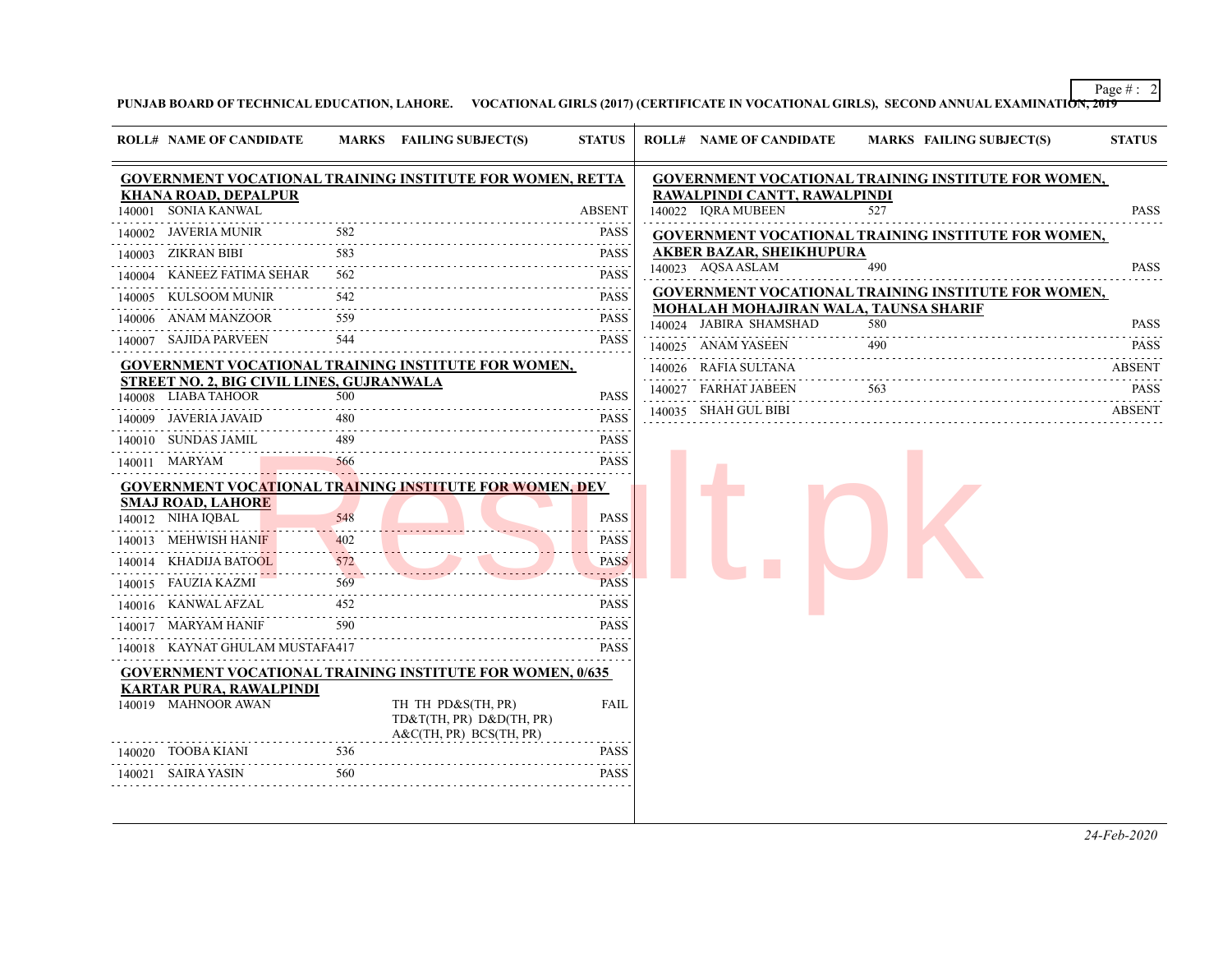## **PUNJAB BOARD OF TECHNICAL EDUCATION, LAHORE. VOCATIONAL GIRLS (DIPLOMA IN VOCATIONAL GIRLS), SECOND ANNUAL EXAMINATION, 2019**

| <b>GOVERNMENT VOCATIONAL TRAINING INSTITUTE FOR WOMEN,</b><br><b>AKBER BAZAR, SHEIKHUPURA</b><br>140028 SHAHER BANO<br><b>ABSENT</b> | <b>ROLL# NAME OF CANDIDATE</b><br>MARKS FAILING SUBJECT(S) | <b>STATUS</b> | <b>ROLL# NAME OF CANDIDATE</b> | <b>MARKS FAILING SUBJECT(S)</b> | $\boldsymbol{\mathrm{STATUS}}$ |
|--------------------------------------------------------------------------------------------------------------------------------------|------------------------------------------------------------|---------------|--------------------------------|---------------------------------|--------------------------------|
|                                                                                                                                      |                                                            |               |                                |                                 |                                |
|                                                                                                                                      |                                                            |               |                                |                                 |                                |

Page # : 3

*24-Feb-2020*